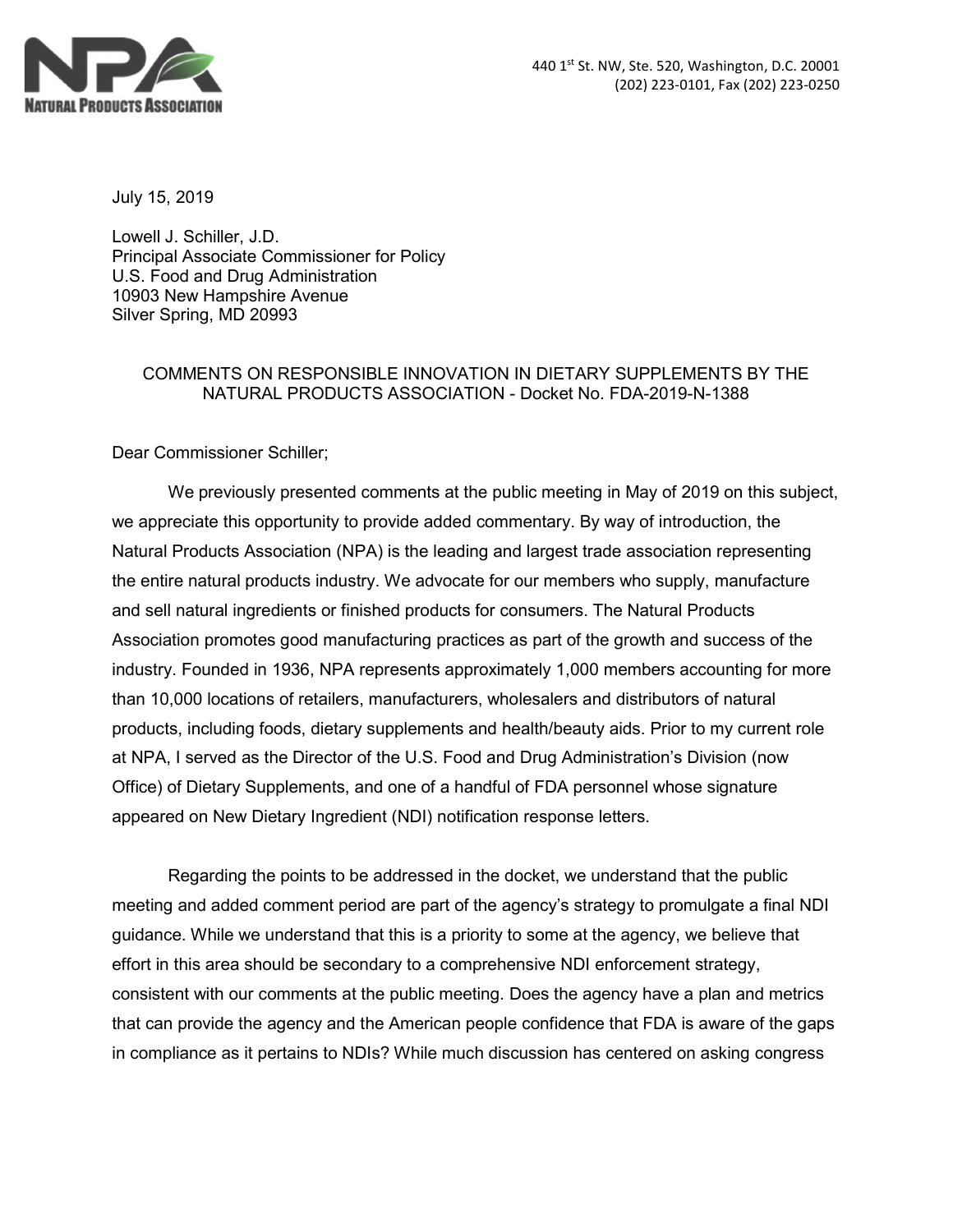

for new authorities, which is inconsistent with the present administration's goals, where there is

a

commitment to remove two regulations with every one that is added, nothing that has been presented from the agency's behalf has clearly demonstrated the metrics of compliance and where the actual gaps are regarding compliance. Additionally, considering the concern with resources, which are always limited at the agency, absent was any discussion on which tools enable the agency to be most effective while at the same time efficient and economical per current resources, assuming current authorities. This is a necessary step in effectively understanding what the gaps are and how they can be addressed.

Consistent with those points and with a clear understanding of agency operations, it is unclear as to why the agency doesn't currently have import bulletins (IB) or import alerts (IA) for NDIs that failed to file coming from non-domestic sources. Some FDA personnel said that this was a "technical" adulteration and thus may not rise to the necessary level of priority. However, this is inconsistent with prior and current agency action on "technical" adulteration. For example, IA 54-11 also references NDIs, the agency's reason for the alert is that "FDA is not aware of any information demonstrating that androstenedione was lawfully marketed as a dietary ingredient in the United States before October 15, 1994. Nor is FDA aware of any information demonstrating that this ingredient has been present in the food supply as an article used for food in a form in which the food has not been chemically altered. In the absence of such information, androstenedione is subject to the notification requirement for a new dietary ingredient in 21 U.S.C. 350b(a)(2) and 21 CFR 190.6. FDA has not received any such notifications."

Import alert 54-15 when it was issued, also references failing to file an NDI, it states "Kratom is a botanical that qualifies as a dietary ingredient under section  $201(ff)(1)$  of the Federal Food, Drug, and Cosmetic Act (the Act) [21 U.S.C. 321(ff)(1)]. When marketed as a dietary ingredient, FDA also considers kratom to be a new dietary ingredient under section 413(d) of the Act [21 U.S.C. 350b(d)] because, to the best of the agency's knowledge, there is no information demonstrating that this substance was marketed as a dietary ingredient in the United States before October 15, 1994. Furthermore, based on FDA's review of the publicly available information regarding kratom, there does not appear to be a history of use or other evidence of safety establishing that kratom will reasonably be expected to be safe as a dietary ingredient. In fact, the scientific literature disclosed serious concerns regarding the toxicity of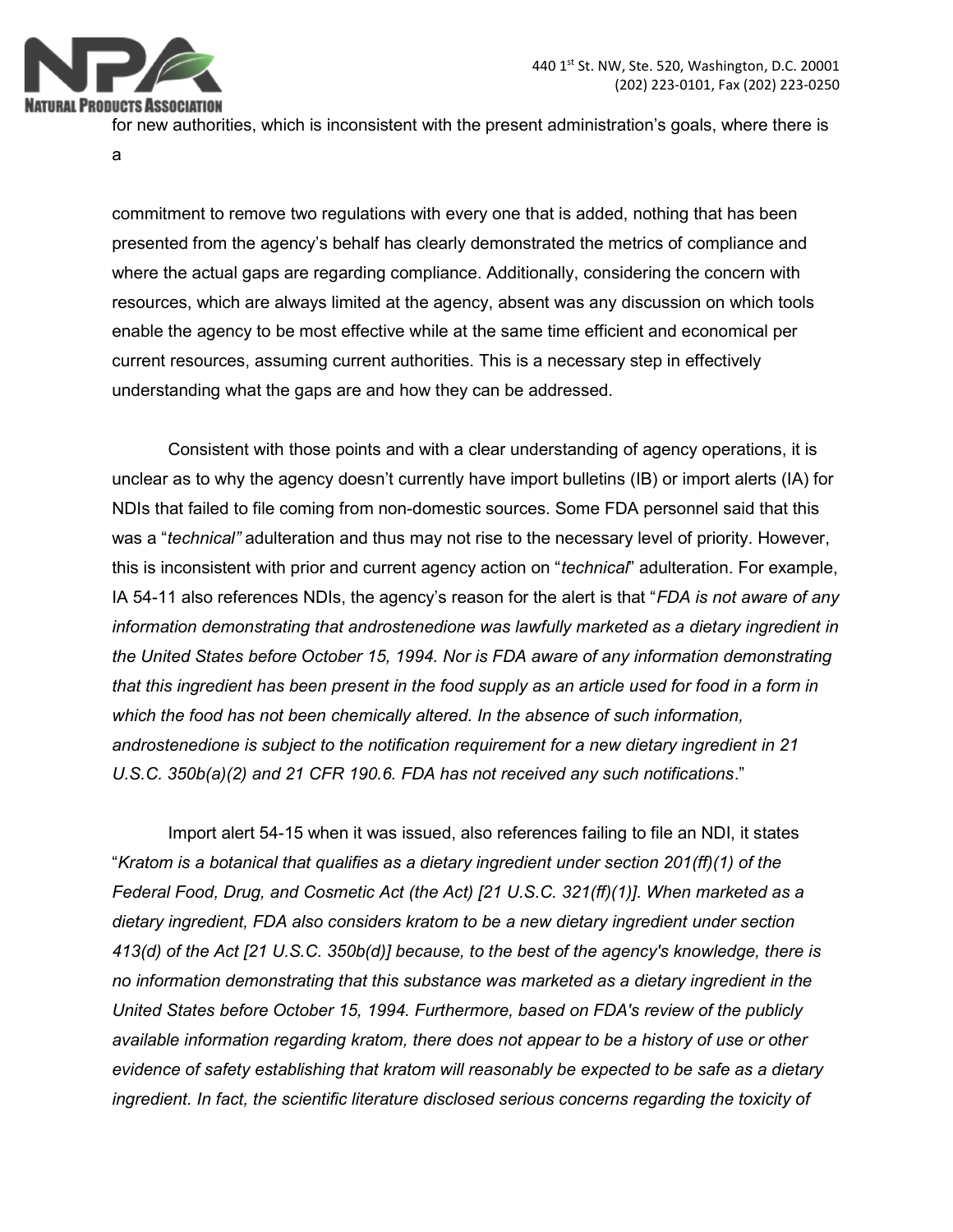

kratom in multiple organ systems. Consumption of kratom can lead to a number of health impacts, including respiratory depression, nervousness, agitation, aggression, sleeplessness,

hallucinations, delusions, tremors, loss of libido, constipation, skin hyperpigmentation, nausea, vomiting, and severe withdrawal signs and symptoms. In the absence of a history of use or other evidence of safety establishing that kratom will reasonably be expected to be safe as a dietary ingredient, kratom and kratom-containing dietary supplements and bulk dietary ingredients are adulterated under section  $402(f)(1)(B)$  of the Act [21 U.S.C. 342(f)(1)(B)], because they contain a new dietary ingredient for which there is inadequate information to provide reasonable assurance that such ingredient does not present a significant or unreasonable risk of illness or injury." While other matters relevant to Kratom may influence agency action, at the time of the IA being posted, it was posted for a failure to file, which in the words of certain FDA personnel is a "technical" adulteration.

Another import alert, 54-14 has to do with a failure to meet good manufacturing practices (cGMPs), which is also considered by some to be a "technical" adulteration. Similarly, the foreign supplier verification program (FSVP), is based on keeping products out of the U.S. for failing to file. Therefore, a strategy to implement a general IB or IA for foreign NDINs that have failed to file is consistent with the agency's current tenor on how to keep the food supply safe per FSVP, such action for NDIs must be step one for the agency. No amount of guidance or warning letters will send the message that a general IA/IB on non-compliant NDI imports will have. It's not that safe products cant be sourced from foreign countries, however, if there is no enforcement against foreign NDI products that at a minimum have not presented their specifications to the FDA, why would a domestic firm ever see the NDI gate as a real priority to the agency. This is the fundamental challenge the agency is facing with respect to NDIs. Statutory requirements must be enforced uniformly, and to all in the space. One company can no longer ride on the coattails of another's work. Guidance cannot be a greater priority than ensuring the proper interventions are deployed to make sure all in the supply chain have an equal footing and furthermore all Americans are protected.

Thank you for your consideration of this matter,

Daniel Fabricant, Ph.D. President and CEO